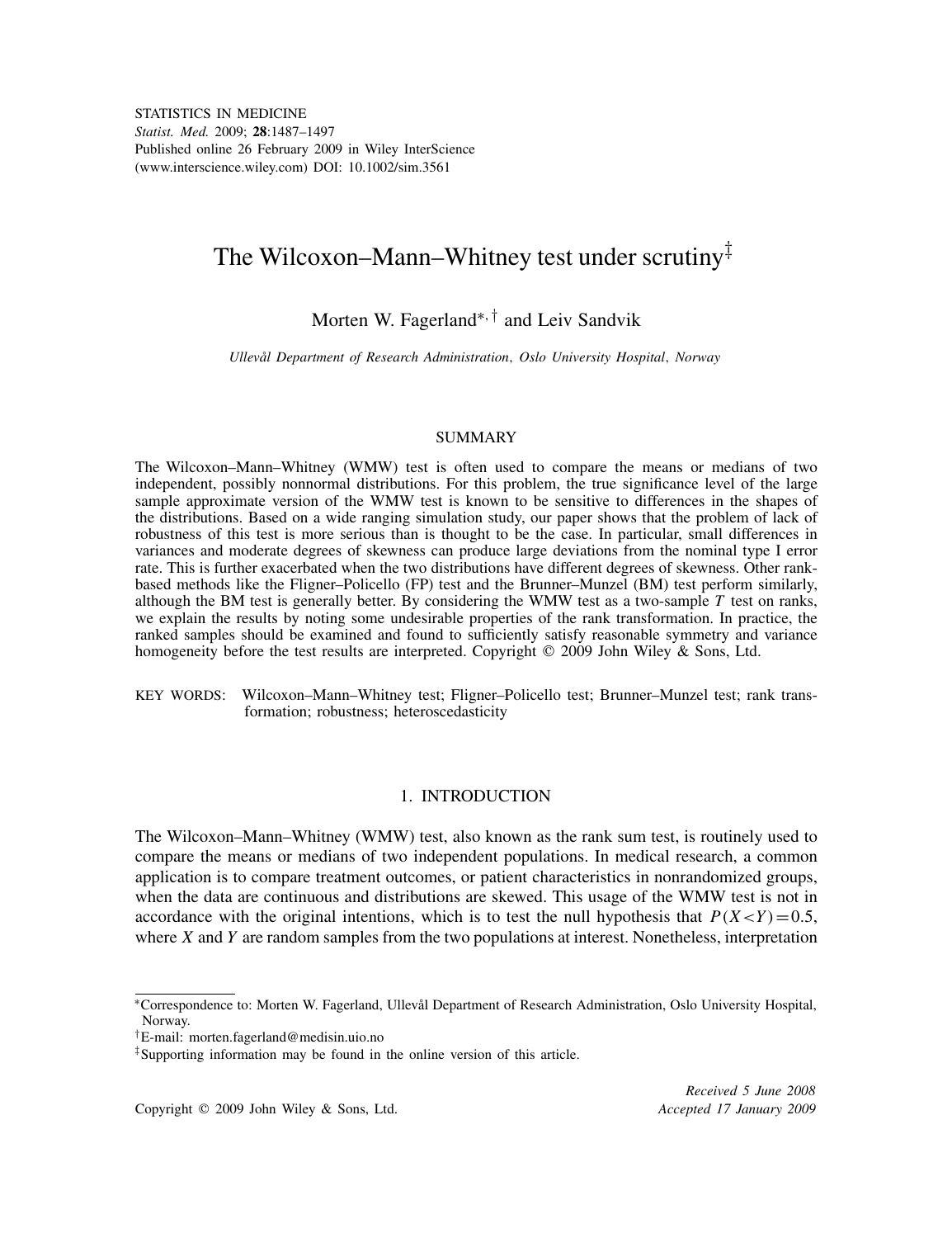of *p*-values from the WMW test as evidence for or against a difference in means or medians is widespread. Although not correct in general, there are situations where  $P(X < Y) = 0.5$  translates to equality of medians, for example, when the two populations have equal shapes and equal scales. This is often referred to as the pure shift model. Under this model, the WMW test is type I error robust against nonnormality, and has high power compared with other tests, especially when distributions are highly skewed [1–4].

For practical applications, the pure shift model is not very realistic. If distributions are skewed and means are different, variances are most likely different too. This is exemplified by considering that the normal distribution is the only standard distribution for which the mean and variance are independent. The gamma distribution with parameters *b* and *c* has mean *bc* and variance  $b^2c$  [5]. Likewise, the lognormal distribution with parameters  $\mu$  and  $\sigma$  has mean  $e^{\mu + \sigma^2/2}$  and variance  $e^{\sigma^2 + 2\mu} (e^{\sigma^2} - 1)$  [5]. In both these examples, there is a relationship between the mean and the variance. Similar expressions can be found for other common distributions. Thus, if data follow some nonnormal distribution, a difference in means is likely to be accompanied by a difference in variances. The same is true if a difference in medians is observed [6]. Another situation in which the pure shift model is violated is when the two distributions have different degrees of skewness, which affects both type I error rates and power [7, 8].

Several studies have shown, or suggested, that the WMW test is sensitive to deviations from the pure shift model  $[2, 4, 6, 9-11]$ . True significance levels sometimes below the nominal level, sometimes far above the nominal level, have been observed. Still, recommendations vary. Some authors recommend that the WMW test should be used only when the variances are known to be equal [2, 12]. A variance ratio limit of 1.5 has been suggested [13]. Others are less specific [3, 9].

The WMW test is sometimes referred to as a test of medians, or a nonparametric version of the two-sample *T* test. Both these appellations are misleading. Conover and Iman [14] have shown that the WMW test is equivalent—in terms of reject versus not reject at a given significance level—to a *T* test performed after the scores have been replaced by ranks. It follows that the performance of the WMW test depends on the performance of the *T* test. More specifically, the shortcomings of the *T* test are inherited by the WMW test whenever the ranked data are subject to violations of the assumptions of normality and equal variances. Consequently, the properties of the rank transformation, as applied to samples from two possibly nonequal distributions, are the key to grasp the performance of the WMW test.

So far, studies have examined only a small number of different situations in which the pure shift model has been violated. The range of skewness values have been limited and sample sizes have usually been confined to small values *(<*50*)*. The effects of variance heterogeneity have seldom been studied in conjunction with skewness, and seldom for small and realistic differences, for example, when the ratio of the standard deviations is in the range 1.1–1.5. Concerns about the consequences of using the WMW test under violations of the pure shift model have been raised, but as yet no comprehensive investigation to reveal the extent of this problem has been carried out.

The purpose of this paper is to study the performance of the WMW test for a wide range of skewed distributions that include small and common deviations from the pure shift model (Sections 2 and 3). For comparison, several other tests are included in this study. We aim to explain these results in light of the equivalence of the WMW test and the two-sample *T* test on ranks (Section 4). Finally, guidelines for proper use of the WMW test, and some concluding remarks, are presented (Section 5).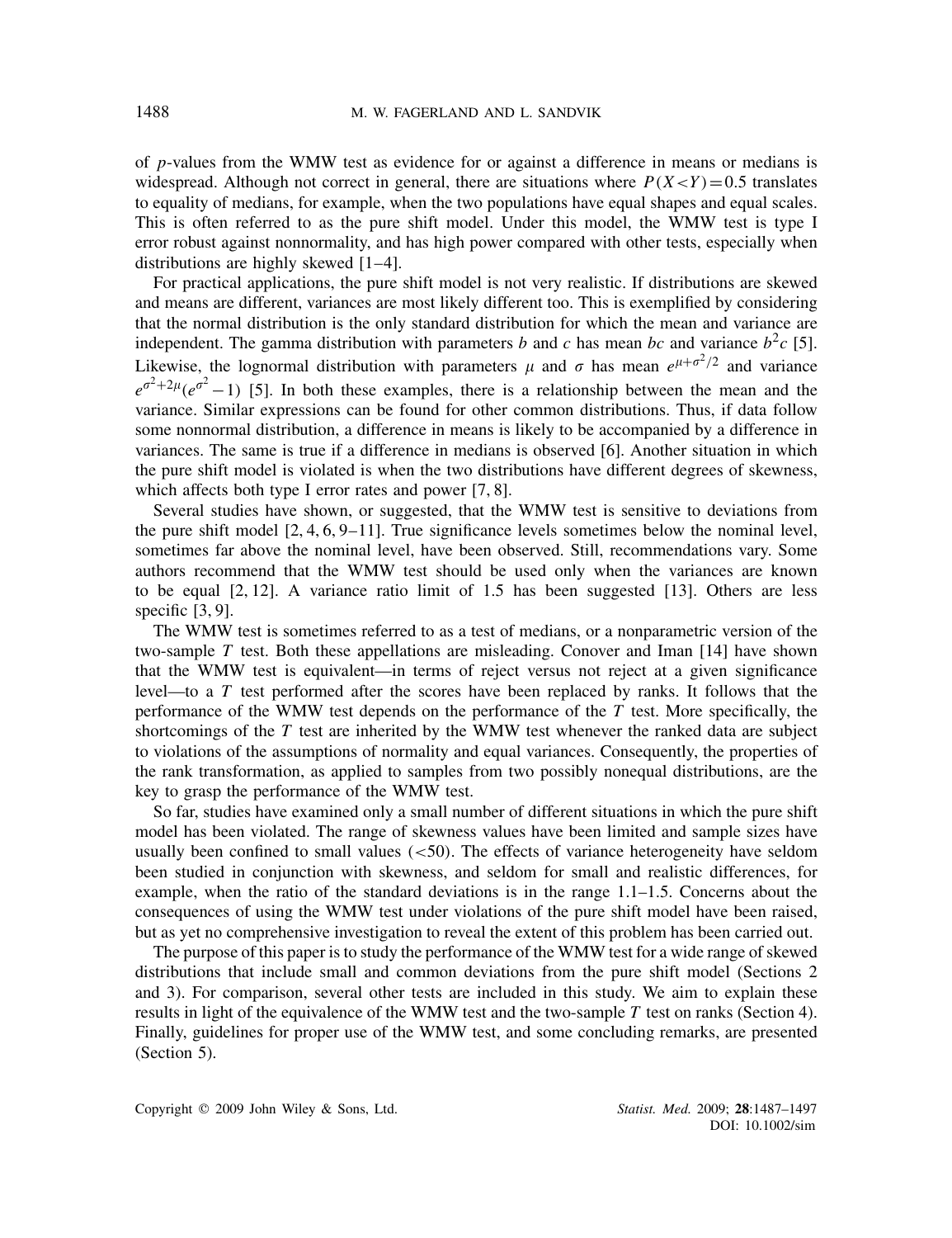#### 2. NOTATION AND SIMULATION SETUP

Consider two populations, *A* and *B*, from which we have two samples, *X* of size *m* and *Y* of size *n*. Let  $R_X$  denote the sum of the ranks in sample *X*. For large samples, the test statistic

$$
U = mn + m(m+1)/2 - R_X
$$

has a normal distribution. Under the null hypothesis that  $P(X \le Y) = 0.5$ , the mean and variance of *U* are

$$
E(U) = mn/2
$$
,  $Var(U) = mn(m+n+1)/12$ 

In general,  $P(X \le Y) = 0.5$  cannot be translated to equality of means or medians, but for some situations, for example, when the only difference in the distributions of *A* and *B* is a shift in location, it can. As discussed in the Introduction, departures from the pure shift model are common, and for many such situations,  $P(X \le Y) = 0.5$  may not be fulfilled when means or medians are equal. In practice, the WMW test is often used to make inference on a difference in means or medians, and it is in this capacity we want to study the WMW test.

There is another version of the WMW test that uses the exact permutation distribution of ranks to compute *p*-values. For large samples, this test is computationally expensive, and software commonly uses this test only when samples are small. SPSS [15], for example, uses the exact WMW test when  $mn \leq 400$  and  $mn/2 + \min(m, n) \leq 220$ . We will consider the exact test only briefly, and compare it with the approximate test for some small sample sizes. In the following, references to the WMW test are to the approximate version of the test.

Several modifications of the WMW test have been proposed. Most prominent of these are the Fligner–Policello (FP) test [16] and the Brunner–Munzel (BM) test [11]. The usual parametric alternatives are the two-sample *T* test and the modified two-sample *T* test for unequal variances (the Welch *U* test [17]). It has also been proposed to use the Welch *U* test on the ranks of the samples [18]. These five tests were included in the study.

We examined the true significance level of the six tests by computer simulations. The true significance level was estimated by observing the rejection rate for data sampled under two different null hypotheses:

- (i)  $H_0$ : equal population means *versus*  $H_1$ : unequal population means.
- (ii)  $H_0$ : equal population medians *versus*  $H_1$ : unequal population medians.

For symmetric distributions, (i) and (ii) are equivalent, but for asymmetric distributions, different results from using (i) and (ii) were expected.

The gamma distribution was used to produce skewed samples. This distribution is sufficiently flexible to allow distributions with a wide range of skewness values  $(\beta)$  to be generated. Also, it approximates distributions commonly encountered in medical research quite well [4].

The effects of unequal variances were studied by specifying the ratio  $(\theta)$  of the standard deviation of population *A* to the standard deviation of population *B*. We used  $\theta = 1.0, 1.1, 1.25, 1.5, 2.0$ .

Five sample size combinations were selected: *(m,n)*=*(*25*,*25*)*, *(*50*,*50*)*, *(*25*,*100*)*, *(*100*,*25*)*, and (100, 100). For  $m = 100$ ,  $n = 25$ , the largest sample was associated with the largest standard deviation. For  $m = 25$ ,  $n = 100$ , the largest sample was associated with the smallest standard deviation.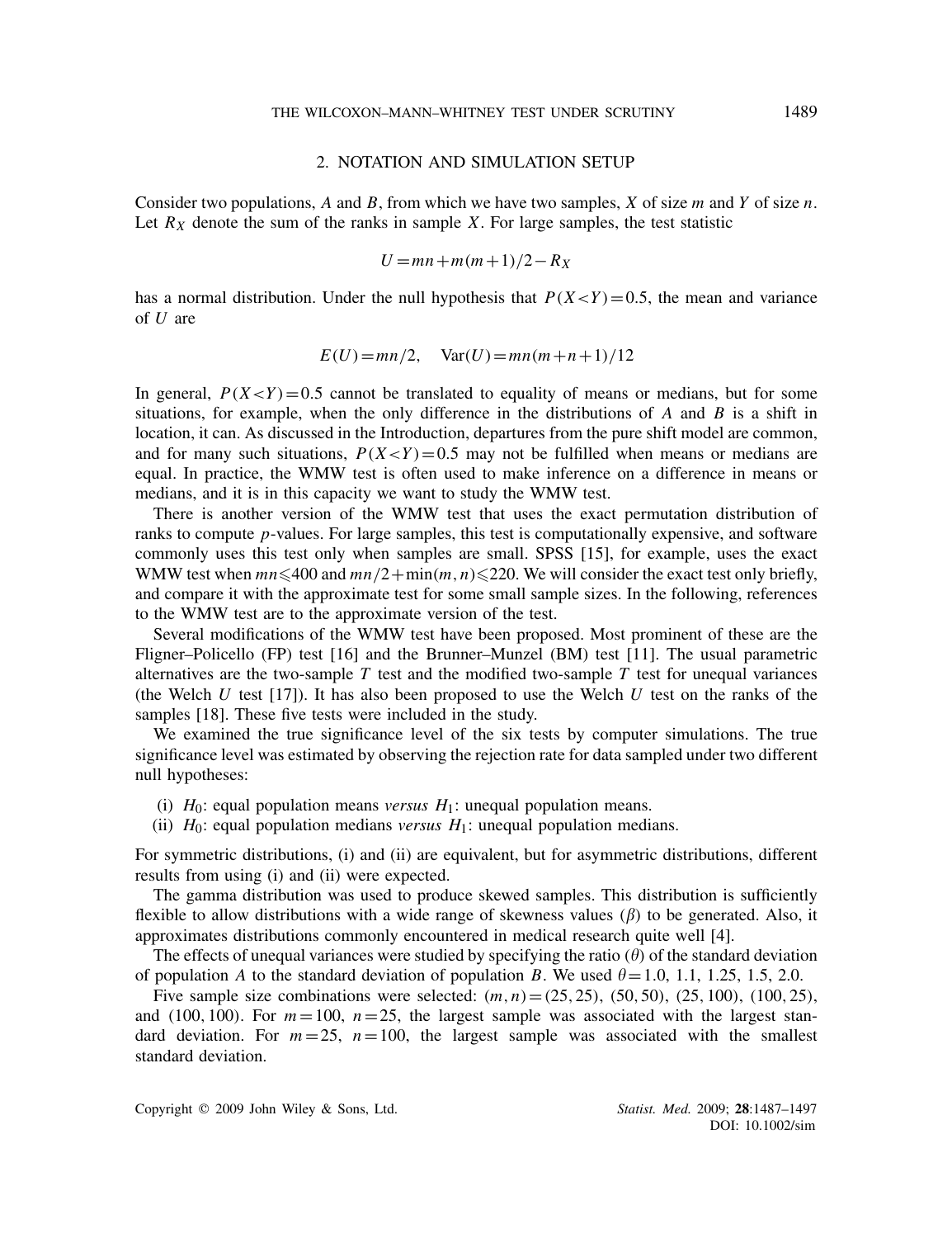Table I. Summary of the simulation setup.

| <b>Tests</b>                         | WMW: Wilcoxon-Mann-Whitney<br>FP: Fligner-Policello<br>BM: Brunner-Munzel<br>$T:$ two-sample T test<br>$U$ : Welch $U$ (modified $T$ test) |
|--------------------------------------|--------------------------------------------------------------------------------------------------------------------------------------------|
|                                      | RU: Welch $U$ on ranked samples                                                                                                            |
| Null hypotheses                      | equal means; equal medians                                                                                                                 |
| Nominal significance level           | $\alpha$ = 0.05                                                                                                                            |
| Sampling distribution                | gamma <sup>*</sup>                                                                                                                         |
| Sample sizes $(m, n)$                | $(25, 25), (50, 50), (25, 100), (100, 25), (100, 100)$                                                                                     |
| Standard deviation ratios            | $\theta = 1.0, 1.1, 1.25, 1.5, 2.0$                                                                                                        |
| Equal skewness values <sup>†</sup>   | $\beta_A = \beta_B = 0.0, 0.5, 1.0, 1.5, 2.0, 2.5, 3.0$                                                                                    |
| Skewness distribution $A^{\ddagger}$ | $\beta_A = 1.0, 1.5, 2.0, 2.5, 3.0$                                                                                                        |
| Skewness distribution $B^{\ddagger}$ | $\beta_R = 0.5, 1.0, 1.5, 2.0, 2.5$                                                                                                        |
| Replications                         | 100 000                                                                                                                                    |
| Programming language                 | Matlab [19] with the Statistics Toolbox                                                                                                    |

<sup>\*</sup>Normal distribution for  $β=0$ .

*†*Distribution setup (i).

*‡*Distribution setup (ii).

For every sample size combination and every standard deviation ratio, two distribution setups were used:

- (i) skewness of population  $A =$ skewness of population  $B$ .
- (ii) skewness of population  $A =$ skewness of population  $B + 0.5$ .

In the latter case, the distribution with the greatest skewness had the largest standard deviation. The range of skewness values for both (i) and (ii), and a summary of the simulation setup, is presented in Table I.

We also carried out some additional simulations outside the full scope of the above setup. First, on the WMW test with one very large sample size combination  $(m = n = 1000)$ . Second, the exact WMW test and the approximate WMW test were compared for three small sample size combinations: *(m,n)*=*(*10*,*10*)*, *(*10*,*25*)*, and *(*25*,*10*)*.

#### 3. RESULTS

We present the results of the simulation study in Web Tables 1–20 (Supplementary materials, available for downloading at the journal web site). In this section, we introduce the criteria for robustness, and illustrate and describe the results by giving excerpts from the Web tables. Not every detail of the results will be discussed here, so to see the full picture, inspection of the Web tables is necessary. The results from the additional simulations  $(m+n<50$  and  $m=n=1000)$  are not presented in the Web tables, but will be discussed briefly below.

#### *3.1. Robustness criteria*

All the simulated significance levels were classified as either 10 per cent robust, 20 per cent robust, or nonrobust according to whether they were within 10 per cent, within 20 per cent, or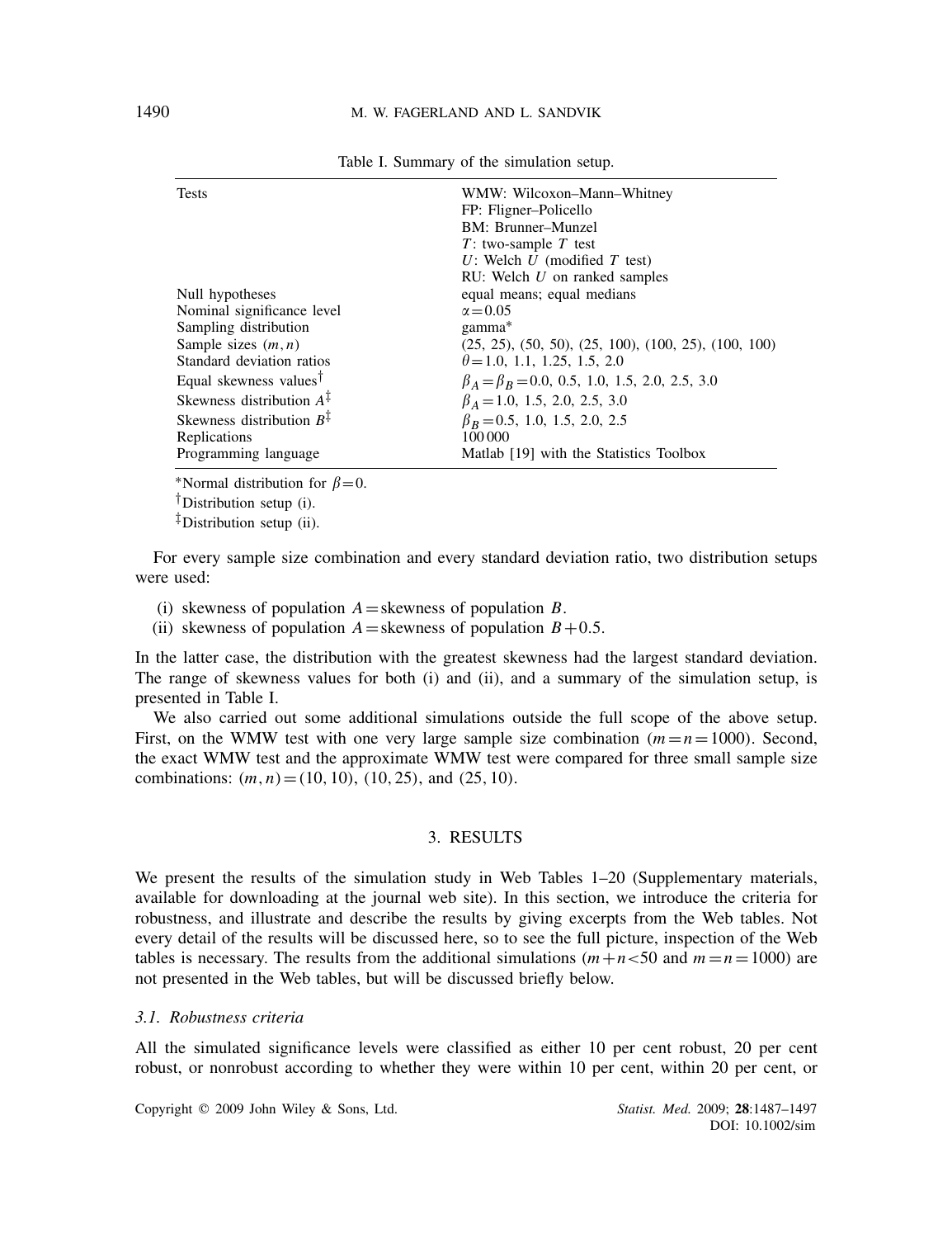beyond 20 per cent of the nominal significance level of  $\alpha = 0.05$ . In the Web tables, cells are colored green (10 per cent robust), yellow (20 per cent robust), or red (nonrobust). For black and white viewing, the 10 per cent robust cells have white text on a dark background, the 20 per cent robust cells have black text on a light gray background, and the nonrobust cells have black text on a dark gray background. A summary is given in Table II.

### *3.2. Distributions with equal skewness*

*3.2.1. The Wilcoxon–Mann–Whitney test.* We illustrate the general results by considering the case of  $m = 25$ ,  $n = 100$  (Table III). For this sample size combination, the smallest sample has the largest standard deviation. The effect of increasing the ratio of the standard deviations is an increase in true significance levels. This effect is exacerbated by increasing skewness. There is no qualitative difference between the two null hypotheses, but in most cases, the null hypothesis of equal means produced larger significance levels that were further from the nominal level than the null hypothesis of equal medians. These general observations are valid for all the studied sample size combinations, except for situations where the largest sample had the largest standard deviation ( $m = 100$ ,  $n = 25$ ; Web Tables 7 and 8). In these latter cases, increasing the standard deviation ratio tend to decrease significance levels, while increasing skewness increased significance levels. For a small number of settings, these competing effects canceled each other out, resulting in true significance levels that were close to the nominal level. Occasionally, the two null hypotheses generated widely different results. For example, when  $m = 100$ ,  $n = 25$ ,  $\theta = 1.25$ , and  $\beta_A = \beta_B = 2.5$ , the true significance level was 13.4 per cent under the null hypothesis of equal means and 3.5 per cent under the null hypothesis of equal medians (Web Tables 7 and 8).

|  | Table II. Robustness criteria and table colors. |  |  |  |
|--|-------------------------------------------------|--|--|--|
|  |                                                 |  |  |  |

| Category           | Significance level  | Color   | Black/white                         |
|--------------------|---------------------|---------|-------------------------------------|
|                    | bounds              | viewing | viewing                             |
| 10 per cent robust | $4.5 \le p \le 5.5$ | green   | White text on dark background       |
| 20 per cent robust | $4.0 \le p \le 6.0$ | yellow  | Black text on light gray background |
| nonrobust          | $p<4.0$ or $p>6.0$  | red     | Black text on dark gray background  |

*p* is the true significance level.

Table III. True significance levels  $(p)$  of the WMW test for a nominal significance level of 5 per cent.

| $H_0$ : equal means |         |      |                | $H_0$ : equal medians<br>$m = 25$ , $n = 100$ |      |      |                 |      |      |      |      |      |      |       |
|---------------------|---------|------|----------------|-----------------------------------------------|------|------|-----------------|------|------|------|------|------|------|-------|
|                     |         |      |                |                                               |      |      | Std. ratio      |      |      |      |      |      |      |       |
| 10.7 12.1           |         |      | 16.4 24.2 35.4 |                                               | 48.9 | 62.6 | 2.00            | 10.7 | 10.9 | 11.8 | 13.2 | 15.0 | 18.4 | 22.4  |
| 8.1                 | 8.9     | 11.0 | 15.7           | 23.8                                          | 34.9 | 48.9 | 1.50            | 8.1  | 8.5  | 9.1  | 10.2 | 12.1 | 15.4 | -19.6 |
| 6.7                 | 6.9     | 7.8  | 9.9            | 13.6                                          | 21.5 | 32.6 | 1.25            | 6.7  | 7.0  | 7.1  | 7.6  | 9.1  | 11.8 | 16.4  |
|                     | 5.6 5.7 | 5.8  | 6.4            | 7.7                                           | 10.8 | 16.7 | 1.10            | 5.6  | 5.7  | 5.8  | 6.2  | 6.8  | 8.7  | 12.5  |
| 4.8 4.8             |         | 4.7  | 4.8            | 4.9                                           | 4.9  | 5.0  | 1.00            | 4.8  | 4.8  | 5.1  | 5.0  | 5.2  | 5.9  | 8.7   |
| 0.0                 |         | 10   | 15             | 2.0                                           | 2.5  | 3.0  | <b>Skewness</b> | 0.0  | 0.5  | 10   | 15   | 2.0  | 25   | 3.0   |

Data from normal distributions *(*skewness=0*)* and gamma distributions *(*skewness*>*0*)*.

Copyright q 2009 John Wiley & Sons, Ltd. *Statist. Med.* 2009; **28**:1487–1497

DOI: 10.1002/sim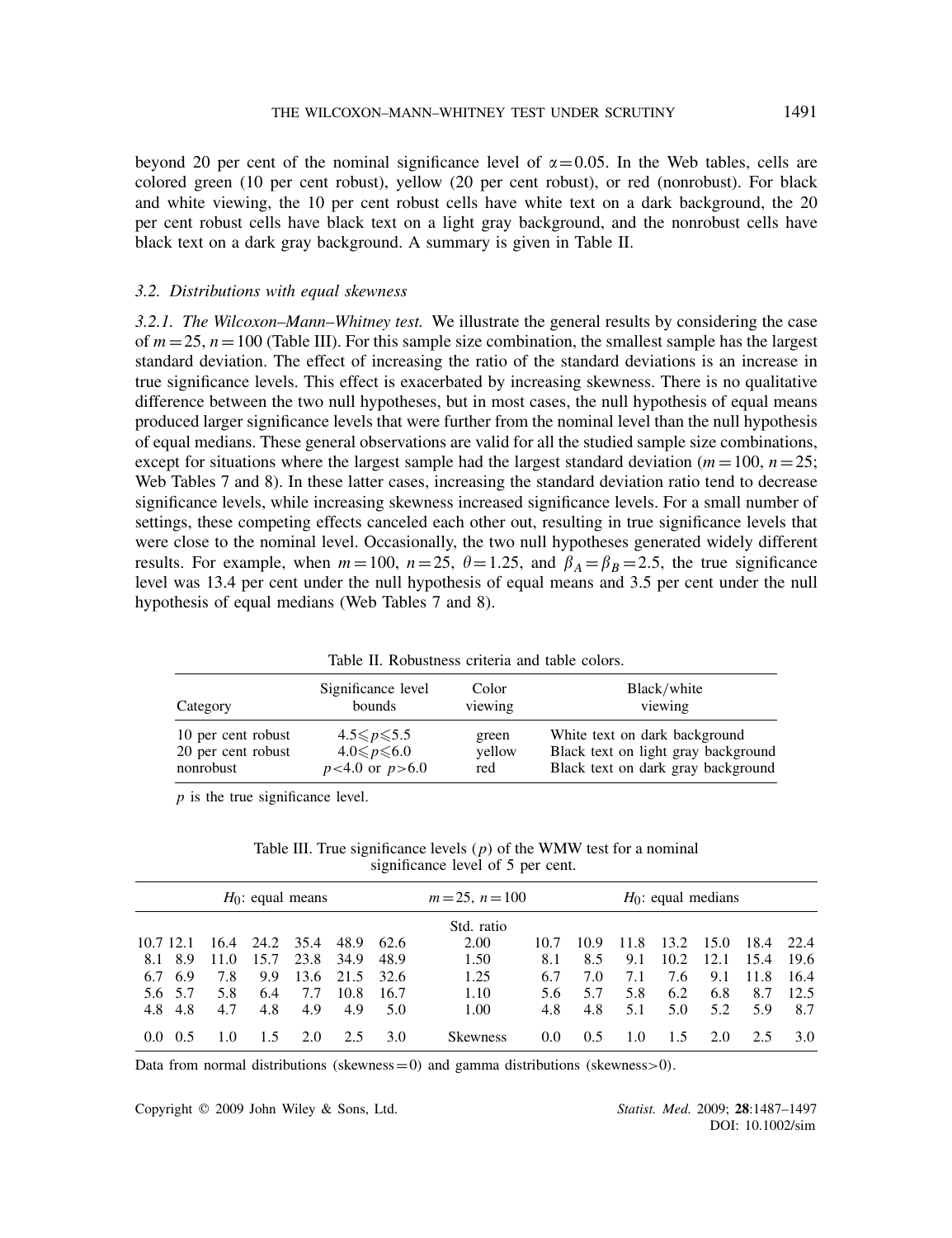An interesting result was that the ability of the WMW test to maintain the nominal significance level decreased when the total sample size increased. This effect was quite large, and illustrates that the WMW test does not share the asymptotic robustness of the two-sample *T* test.

If the results are subjected to the robustness criteria defined at the start of this section, 36 per cent of the simulated significance levels are 10 per cent robust, 11 per cent are 20 per cent robust, and 53 per cent are nonrobust. Alarmingly, only a 10 per cent difference in standard deviations combined with moderate to large degrees of skewness led to nonrobust significance levels for most settings. As noted above, this nonrobustness is especially severe for large sample sizes. Additional simulations (not shown) with a sample size of  $m = n = 1000$  produced true significance levels of 99 per cent under the null hypothesis of equal means and 40 per cent under the null hypothesis of equal medians when  $\theta = 1.1$ , and  $\beta_A = \beta_B = 3.0$ .

If the purpose is to compare medians, the significance level of the WMW test may be unacceptable even when standard deviations are equal. This is exemplified in Table III where the true significance level is inflated for large degrees of skewness.

*3.2.2. Comparison with the other tests.* For equal sample sizes, the performance of the four rankbased tests are qualitatively equal (Web Tables 1–4 and 9–10). The WMW test and the Welch *U* test on ranks (RU) have about the same true significance levels. The FP test is slightly better than the WMW test, and the BM test is slightly better than the FP test. Under the null hypothesis of equal means, the two-sample  $T$  test  $(T)$  and the Welch  $U$  test  $(U)$  are superior to the rank-based tests with significance levels close to the nominal level for almost all the simulated settings. Under the null hypothesis of equal medians, the parametric tests are slightly better when  $m = n = 25$ , but slightly worse when  $m = n = 100$ .

When  $m = 25$ ,  $n = 100$  (Web Tables 5 and 6), the FP test was better than the WMW test for  $\theta \geq 1.25$ , but worse otherwise. The BM and RU tests were markedly better than the WMW and the FP tests, and maintained the nominal significance level for small amounts of skewness. The *T* test behaved similarly to the WMW and FP tests. The *U* test was slightly better than the BM and RU tests when  $\beta \leq 1.0$  for both null hypotheses, and for some combinations of  $\theta$  and  $\beta > 1.0$ values under the null hypothesis of equal medians.

For the sample size combination  $m = 100$ ,  $n = 25$ , the BM and RU tests, and sometimes the *U* test, were far better than the WMW test (Web Tables 7 and 8). The *T* test maintained the significance level only when the standard deviations were equal. For  $\theta > 1.0$ , the *T* test was conservative with significance levels below the nominal level.

*3.2.3. The exact WMW test versus the approximate WMW test.* The exact and the approximate WMW tests were compared for the sample size combinations  $(m, n) = (10, 10)$ ,  $(10, 25)$ , and *(*25*,*10*)*. Only small differences between the two tests were detected. For both tests and all three sample sizes, the patterns of results were very similar to what was observed for the approximate WMW test for the sample sizes  $(m, n) = (25, 25)$ ,  $(25, 100)$ , and  $(100, 25)$ . Two differences are worth mentioning: (i) both tests were conservative with true significance levels in the range 4.1–4.5 per cent when  $m = n = 10$  and  $\theta = 1.0$ ; (ii) the true significance levels for combinations of large standard deviation ratios and great amounts of skewness were slightly closer to the nominal level than for the larger sample size combinations. This last observation is in agreement with our previous finding that the ability of the WMW test to maintain the nominal significance level seems to decrease with increasing sample size.

Copyright q 2009 John Wiley & Sons, Ltd. *Statist. Med.* 2009; **28**:1487–1497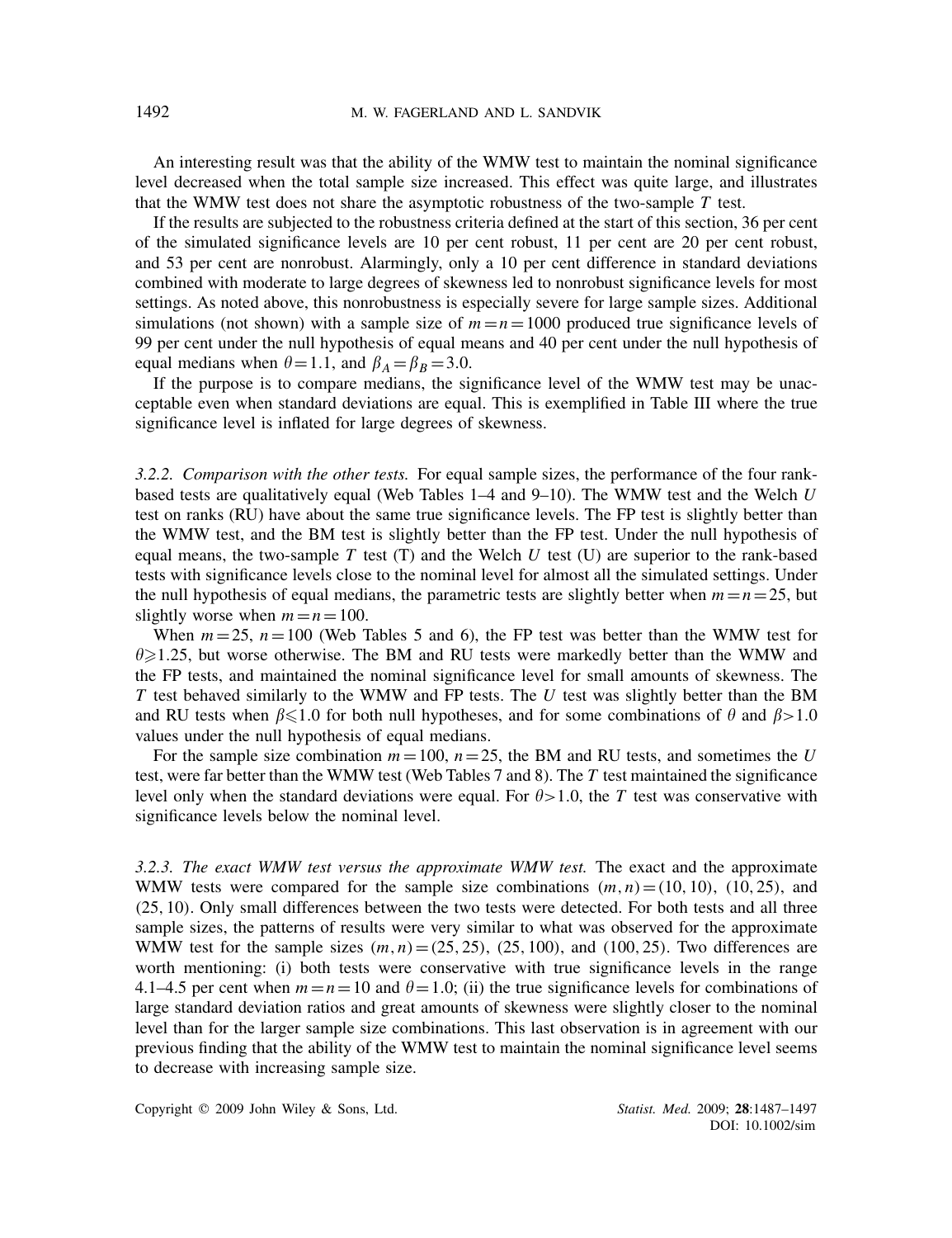## *3.3. Distributions with different degrees of skewness*

*3.3.1. The WMW test.* As could be expected, when sampling from distributions in which skewness differed, true significance levels deviated severely from the nominal level. Table IV presents the case of  $m = 100$ ,  $n = 25$ . From this example, we can see that the range of true significance levels is large, and that the WMW test can be conservative and liberal under quite similar settings. For both null hypotheses, the true significance level increases with increasing skewness. This is true for most of the sample size combinations, but for small standard deviation ratios  $(\theta \leq 1.5)$ , the opposite effect is sometimes seen, for example, when  $m = 25$ ,  $n = 100$  (Web Tables 15 and 16). Table IV illustrates the varying effects of increasing the standard deviation ratio. Under the null hypothesis of equal medians, the true significance level decreases, but under the null hypothesis of equal means, the true significance level sometimes increases, sometimes decreases. It is typical for the unequal skewness case that the true significance level is often closer to the nominal level when the standard deviations are slightly different  $(\theta = 1.1 \text{ or } 1.25)$  than when the standard deviations are equal  $(\theta=1.0)$ .

The decreasing robustness of the WMW test with increasing sample size is also observed when the degrees of skewness are different. When  $m = n = 1000$ , true significance levels range from 5.2 to 100.0 per cent, and the number of true significance levels that are within 20 per cent of the nominal level is three out of 50 (results not shown). Considering the sample size combinations defined in Table I, 26 per cent of the simulated significance levels are 10 per cent robust, 13 per cent are 20 per cent robust, and 61 per cent are nonrobust.

In general, it is difficult to predict the performance of the WMW test in a given situation. There are a number of competing factors that influence the direction and magnitude of the true significance level: the degrees of skewness, the standard deviation ratio, the total sample size, and the sample size ratio.

*3.3.2. Comparison with the other tests.* When the sample sizes are equal (Web Tables 11–14 and 19–20), the *T* and *U* tests have true significance levels very close to the nominal level under the null hypothesis of equal means. In this situation, the two parametric tests are clearly superior to the rank-based tests. When the distributions are aligned by their medians, the rank-based tests are

| $H_0$ : equal means |      |      |      |      | $m = 100$ , $n = 25$    |     | $H_0$ : equal medians |     |      |      |
|---------------------|------|------|------|------|-------------------------|-----|-----------------------|-----|------|------|
|                     |      |      |      |      | Std. ratio              |     |                       |     |      |      |
| 5.9                 | 12.6 | 25.0 | 45.1 | 67.7 | 2.00                    |     | 1.7                   | 1.9 | 2.0  | 2.3  |
| 5.0                 | 7.8  | 12.9 | 22.7 | 39.5 | 1.50                    | 2.8 | 3.0                   | 3.2 | 4.1  | 7.2  |
| 4.9                 | 5.8  | 7.2  | 9.3  | 14.8 | 1.25                    | 4.0 | 4.5                   | 5.4 | 8.2  | 13.6 |
| 5.1                 | 5.4  | 5.7  | 5.7  | 6.1  | 1.10                    | 5.2 | 5.9                   | 7.7 | 11.1 | 16.8 |
| 5.6                 | 5.5  | 6.1  | 7.5  | 10.4 | 1.00                    | 6.0 | 7.1                   | 9.1 | 13.3 | 18.8 |
| 1.0                 | 1.5  | 2.0  | 2.5  | 3.0  | Skewness population A   | 1.0 | 1.5                   | 2.0 | 2.5  | 3.0  |
| 0.5                 | 1.0  | 1.5  | 2.0  | 2.5  | Skewness population $B$ | 0.5 | 1.0                   | 1.5 | 2.0  | 2.5  |

Table IV. True significance levels *(p)* of the WMW test for a nominal significance level of 5 per cent.

Data from normal distributions *(*skewness=0*)* and gamma distributions *(*skewness*>*0*)*.

DOI: 10.1002/sim

Copyright q 2009 John Wiley & Sons, Ltd. *Statist. Med.* 2009; **28**:1487–1497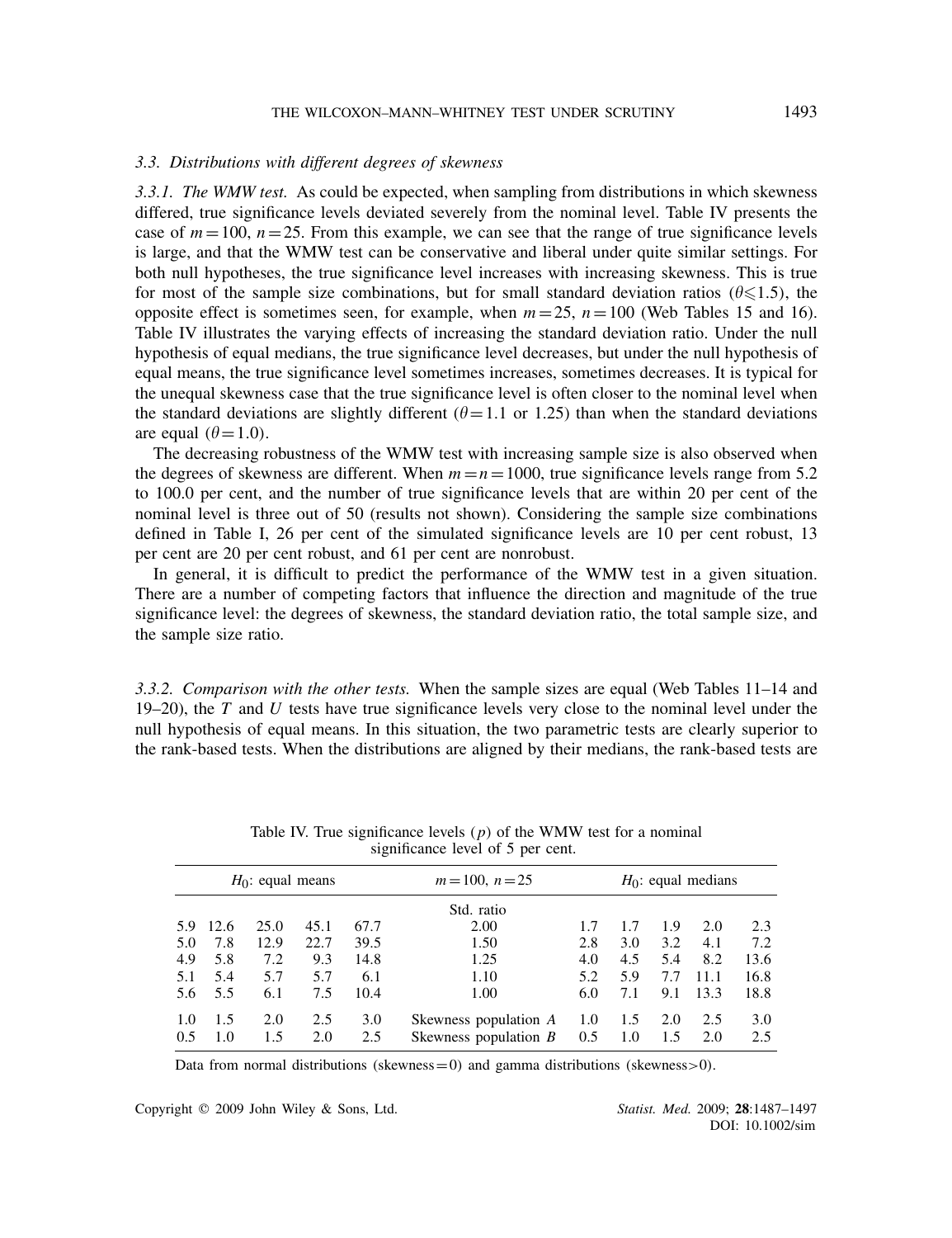better, except for some small sample size settings  $(m = n = 25)$ . As in the equal skewness case, the four rank-based tests perform very similarly, with the BM test somewhat better.

For a sample size of  $m = 25$ ,  $n = 100$ , none of the six tests perform well under the null hypothesis of equal means (Web Table 15). The situation is better under the null hypothesis of equal medians (Web Table 16) where the BM, *U*, and RU tests improve upon the WMW test in some settings, but not in all.

When the largest sample has the largest standard deviation  $(m = 100, n = 25)$ ; Web Tables 17 and 18), the results are difficult to categorize and describe. All tests perform well in at least a few number of settings and very poorly in several others. Under the null hypothesis of equal means, the *U* test is clearly superior, while under the null hypothesis of equal medians, the BM and *T* tests performed best, although under different combinations of skewnesses and standard deviation ratios.

#### 4. RANK TRANSFORMATIONS

In this section, we explore the implications of Conover and Iman's result that the WMW test is equivalent to the two-sample  $T$  test on ranks [14]. The authors show that the two-sample  $T$  statistic performed after the original scores have been replaced by ranks is a monotonically increasing function of the standardized WMW test statistic. The WMW test and the *T* test on ranks are therefore  $\alpha$ -equivalent, meaning that for a given significance level  $\alpha$ , the tests will always agree on whether to reject or not reject the null hypothesis.

The *T* test has been studied extensively, and is known to be nonrobust under violations of normality and variance homogeneity [1, 4, 9, 20, 21]. Consequently, the severe nonrobustness of the WMW test can be explained by considering the properties of the rank transformation.

There are several ways to apply a rank transformation to two-sample data, but the most common method, and the one that is used to derive the WMW test statistic, is to replace the lowest score by one, the next lowest score by two, and so on until the highest score is replaced by  $m+n$ . In theory, there are several benefits of the rank transformation. Outliers are pulled toward the center of the samples, skewness and variance are reduced, and the ordering of the original samples is maintained. However, unless the two samples are identically distributed, the moments of the two samples can be effected quite differently, and the exact properties of the ranked samples are difficult to predict. Differences in means, variances, or skewnesses may be amplified or even introduced where no differences existed in the original samples.

An example will illustrate this effect. Consider two samples, *X* and *Y* , and their first three moments:

| Sample           | Mean | Std  | <b>Skewness</b> |
|------------------|------|------|-----------------|
| $X = 1, 10, 100$ | 37   | 54.7 | 0.69            |
| $Y = 20, 24, 67$ | 37   | 26.1 | 0.69            |

The means and skewnesses are equal, but the standard deviation of the *X*'s is twice the standard deviation of the *Y* 's. We denote the rank transformed samples by *R X* and *RY* , and calculate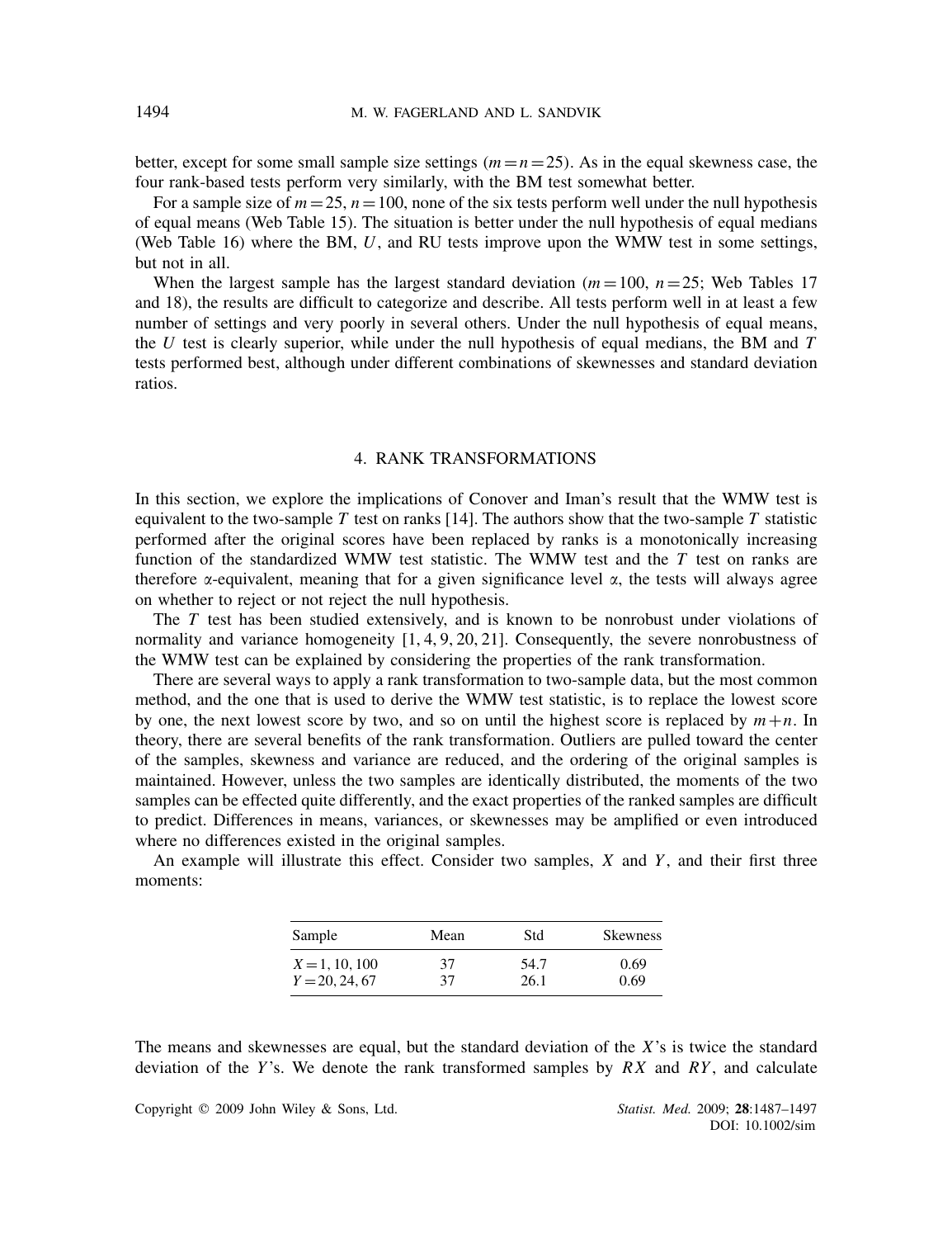their moments:

| Sample         | Mean | Std  | <b>Skewness</b> |  |  |
|----------------|------|------|-----------------|--|--|
| $RX = 1, 2, 6$ |      | 2.65 | 0.60            |  |  |
| $RY = 3, 4, 5$ |      | 1.00 | 0.00            |  |  |

Clearly, the rank transformation has not succeeded in reducing variance hetereogeneity. A difference in means has been introduced, and skewness has been eliminated in one sample, but only slightly reduced in the other. The two ranked samples differ in all three moments, whereas the original samples differed only in standard deviations. This undesirable effect of the rank transformation is not likely to occur for every data set, or even for most data sets, but our simulation study suggests that it is quite common, and can be difficult to predict.

With standard software, the WMW test is performed without giving any consideration to the effects of the rank transformation. The transformation is done as an intermediate step, and the properties of the ranked samples are hidden from the user. We recommend that a rank transformation is performed independently of the WMW test, and that the properties of the ranked samples are carefully considered. Particular attention should be paid to the standard deviations and skewnesses of the ranked samples. If either of these two moments differ considerably, the transformation may have done more harm than good, and *p*-values obtained with the WMW test can be grossly inaccurate.

#### 5. DISCUSSION

As a test of means or medians, the Wilcoxon–Mann–Whitney (WMW) test can be severely nonrobust for deviations from the pure shift model. Our simulation study demonstrates that this problem is more serious than previously thought. We show that a variety of minor deviations from this model can lead to true significance levels that are alarmingly far from the nominal level. We have argued that when distributions are skewed, differences in means are likely accompanied by differences in variances. The assumption of the pure shift model is thus often unrealistic. In medical research, skewed data are common [3], and it is precisely in these situations the WMW test is most frequently used.

It has been suggested that comparing medians results in slightly better robustness than comparing means [4]. This is indeed the case for many situations, but there are also situations where the opposite is true, for example, when variances are equal, skewness is severe, and sample sizes are unequal. Our study shows that the problem of lack of robustness of the WMW test is not resolved by considering the WMW test as a test of medians. This description of the test is, at best, inaccurate.

The WMW test was designed to test the null hypothesis that  $P(X \le Y) = 0.5$ . Sometimes, this can be interpreted as a test of means or medians—for example, under the pure shift model—but this is not true in general. Unless the shapes and scales of the population distributions are well known, it is difficult to determine whether such an interpretation is appropriate. As our simulation study shows, there are many situations in which the WMW test has a very high probability of rejection when either the means or medians are equal. It is not straightforward to interpret a significant *p*-value in such situations, apart from concluding that the two populations differ in some way.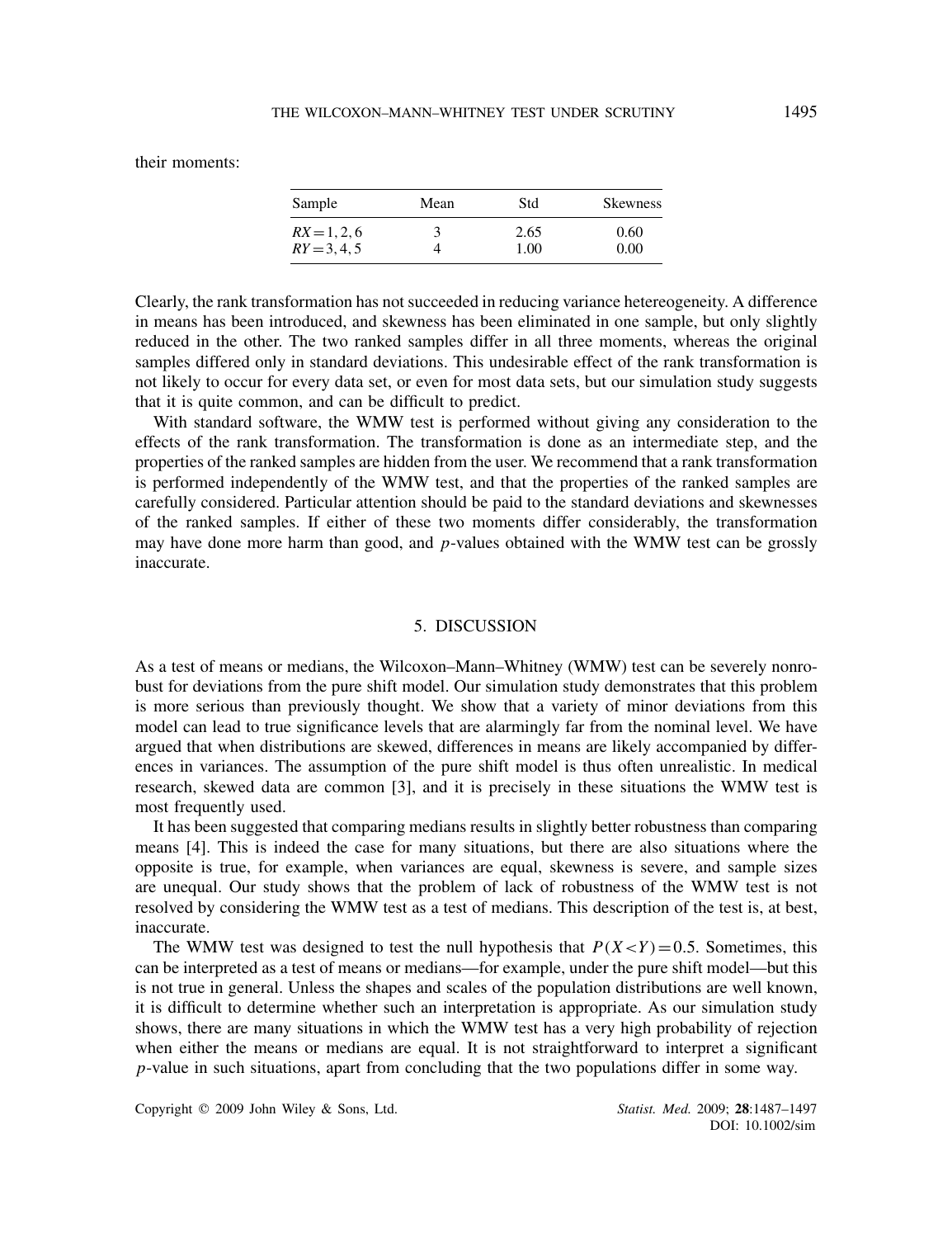One might argue that the WMW test can be used to test the null hypothesis that two populations are identical, and that a medical researcher would be equally interested in other differences between treatments than a shift in location. We agree that the WMW test is better suited to this type of inquiry, but our study shows that there are several situations in which the test has very low power to detect variance or skewness heterogeneity, for example, in unbalanced designs where the largest sample has the largest variance.

Our critique applies to the large sample approximate version of the WMW test. However, in a comparison of the exact with the approximate WMW test for some sample size combinations in the range  $20 \le m + n \le 35$ , we found little to distinguish the two tests. The patterns of results were largely the same as for the approximate test on the larger sample size combinations  $(m+n \geq 50)$ .

Zimmerman [22] has pointed out that the rank transformation reduces variance heterogeneity, but does not eliminate it. This observation is then used to explain the sensitivity of the WMW test to unequal variances. In our study, this line of approach has been further explored. We have shown that the rank transformation can alter means, standard deviations, and skewnesses of the two samples differently. The only situation in which the rank transformation is guaranteed to achieve a beneficial effect is when distributions are identical and sample sizes are equal. For deviations from these rather strict assumptions, the effects of the rank transformation on sample moments are unpredictable.

In our simulation study, the WMW test was compared with the Fligner–Policello test (FP), the Brunner–Munzel test (BM), the two-sample *T* test  $(T)$ , the Welch *U* test  $(U)$ , and the Welch *U* test on ranks (RU). The four rank-based tests (WMW, FP, BM, and RU) performed similarly, although the BM test was frequently a little better than the others. When the sample sizes were equal, the parametric tests (*T* and *U*) were superior to the rank-based tests under the null hypothesis of equal means, but not under the null hypothesis of equal medians. When the sample sizes were unequal, the BM, RU, and *U* tests performed best. For several settings, small changes in population properties led to large alterations in the performance of the tests. We recommend that Web Tables 1–20 are consulted for more detailed recommendations.

In summary, the large sample approximate WMW test can be a poor method for comparing the means or medians of two populations, unless the two distributions have equal shapes and equal scales. This problem also seems to apply in various degrees to the exact WMW test, the FP test, the BM test, and the Welch *U* test on ranks. When using the WMW test, we recommend that the properties of the ranked samples are thoroughly investigated for signs of skewness and variance heterogeneity. If such effects are present, the Welch *U* test is preferable in many situations.

#### REFERENCES

- 1. Sawilowsky SS, Blair RC. A more realistic look at the robustness and type II error properties of the *t* test to departures from population normality. *Psychological Bulletin* 1992; **111**(2):352–360.
- 2. Penfield DA. Choosing a two-sample location test. *Journal of Experimental Education* 1994; **62**(4):343–360.
- 3. Bridge PD, Sawilowsky SS. Increasing physicians' awareness of the impact of statistics on research outcomes: comparative power of the *t*-test and Wilcoxon rank-sum test in small samples applied research. *Journal of Clinical Epidemiology* 1999; **52**(3):229–235.
- 4. Skovlund E, Fenstad GU. Should we always choose a nonparametric test when comparing two apparently nonnormal distributions? *Journal of Clinical Epidemiology* 2001; **54**:86–92.
- 5. Evans M, Hastings N, Peacock B. *Statistical Distributions* (3rd edn). Wiley Series in Probability and Statistics. Wiley: New York, 2000.
- 6. Hart A. Mann–Whitney test is not just a test of medians: differences in spread can be important. *British Medical Journal* 2001; **323**:391–393.

Copyright q 2009 John Wiley & Sons, Ltd. *Statist. Med.* 2009; **28**:1487–1497

DOI: 10.1002/sim